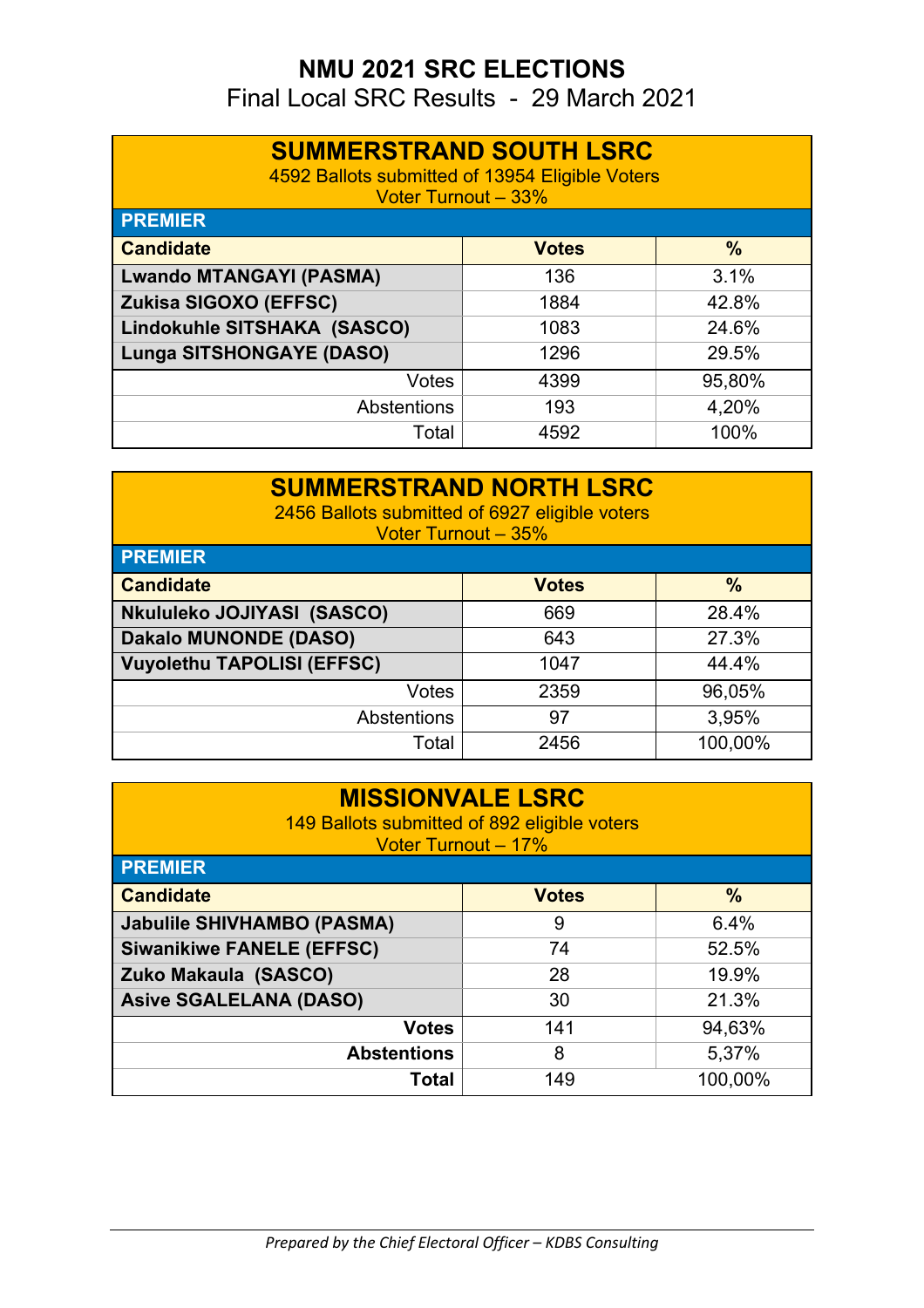Final Local SRC Results - 29 March 2021

| <b>GEORGE LSRC</b>                                                          |                  |               |
|-----------------------------------------------------------------------------|------------------|---------------|
| 557 Ballots submitted of 1605 eligible voters<br><b>Voter Turnout - 35%</b> |                  |               |
| <b>PREMIER</b>                                                              |                  |               |
| Ntsikelelo MDYOGOLO (SASCO)                                                 | <b>UNOPPOSED</b> |               |
| <b>SECRETARY</b>                                                            |                  |               |
| <b>Candidate</b>                                                            | <b>Votes</b>     | $\frac{0}{0}$ |
| <b>Gerchwin CAMPHER (DASO)</b>                                              | 123              | 24.8%         |
| Ayabulela MBUKWANA (SASCO)                                                  | 372              | 75.2%         |
| <b>Votes</b>                                                                | 495              | 89%           |
| <b>Abstention</b>                                                           | 62               | 11%           |
| <b>Total</b>                                                                | 557              | 100%          |
| <b>TREASURER</b>                                                            |                  |               |
| <b>Candidate</b>                                                            | <b>Votes</b>     | $\frac{0}{0}$ |
| Liyema DIKE (SASCO)                                                         | 352              | 72.1%         |
| <b>Matthew JUDD (DASO)</b>                                                  | 136              | 27.9%         |
| <b>Votes</b>                                                                | 488              | 87,6%         |
| <b>Abstentions</b>                                                          | 69               | 12,4%         |
| <b>Total</b>                                                                | 557              | 100,0%        |
| <b>ACADEMICS TRANSFORMATION &amp; GENDER</b>                                |                  |               |
| <b>Happy TLOANA</b>                                                         | <b>UNOPPOSED</b> |               |
| <b>SOCIETIES SPORTS ARTS CULTURE</b>                                        |                  |               |
| <b>Thobela JARHA</b>                                                        | <b>UNOPPOSED</b> |               |
| <b>ACCOMMODATION &amp; STUDENT SUPPORT SERVICES</b>                         |                  |               |
| <b>Chwayita FIHLA</b>                                                       | <b>UNOPPOSED</b> |               |

#### **SECOND AVENUE LSRC**

2393 Ballots submitted of 6104 eligible voters Voter Turnout – 39%

| <b>PREMIER</b>                    |              |               |
|-----------------------------------|--------------|---------------|
| <b>Candidate</b>                  | <b>Votes</b> | $\frac{0}{0}$ |
| <b>Ncayilethu DINGANI (EFFSC)</b> | 1044         | 44.7%         |
| <b>Bongiswa MCONASE (PASMA)</b>   | 46           | 2.0%          |
| Siphe MINI (SASCO)                | 699          | 29.9%         |
| <b>Zubenathi PAPU (DASO)</b>      | 545          | 23.4%         |
| <b>Votes</b>                      | 2334         | 97,53%        |
| <b>Abstentions</b>                | 59           | 2,47%         |
| Total                             | 2393         | 100,00%       |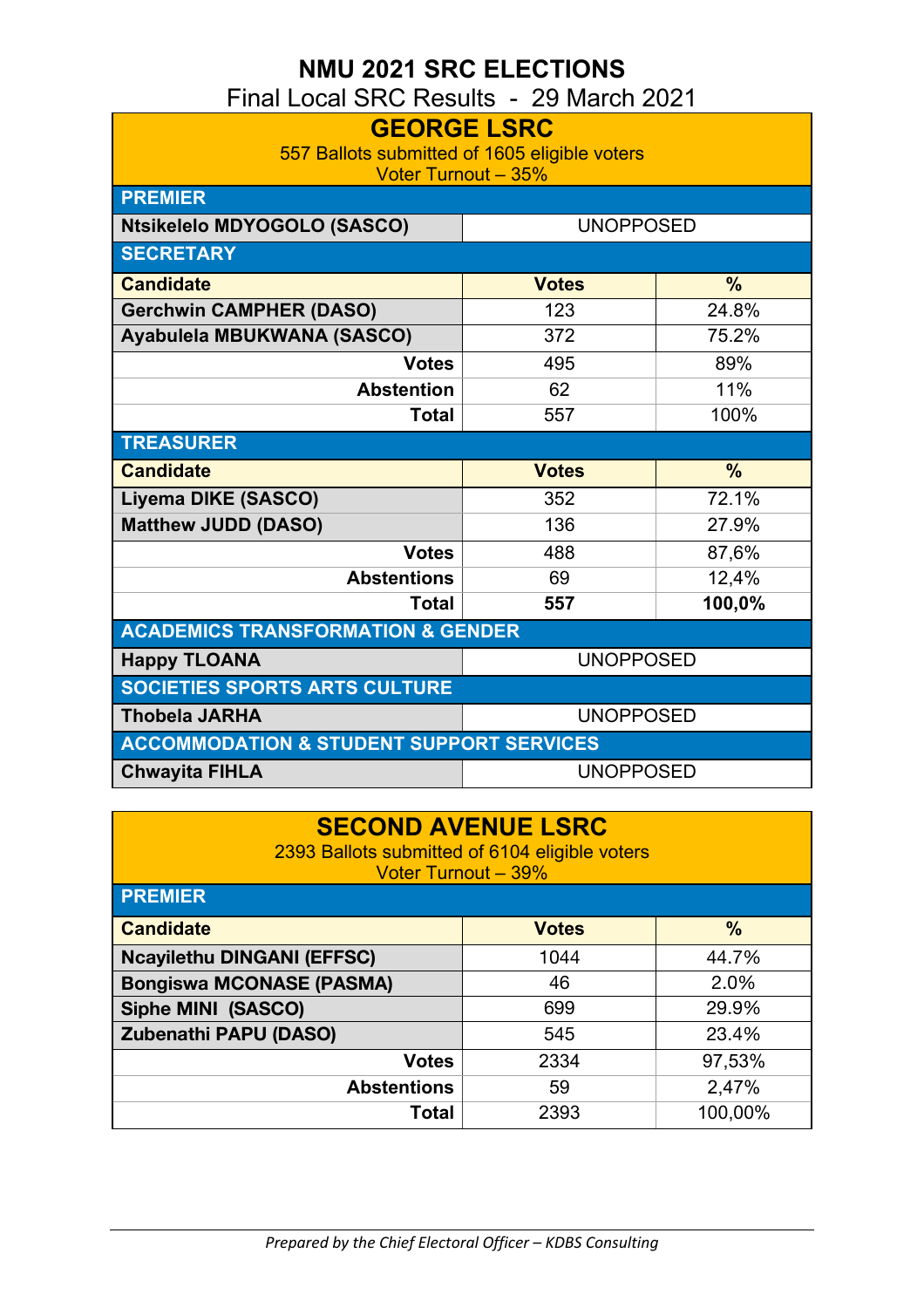Final Local SRC Results - 29 March 2021

| <b>SECRETARY</b>                             |              |               |
|----------------------------------------------|--------------|---------------|
| <b>Candidate</b>                             | <b>Votes</b> | $\frac{9}{6}$ |
| <b>Thando MKONWANA (PASMA)</b>               | 113          | 5.3%          |
| <b>Asenathi NGQEZU (SASCO)</b>               | 773          | 36.1%         |
| Yonwaba RANANA (EFFSC)                       | 1255         | 58.6%         |
| <b>Votes</b>                                 | 2141         | 89,47%        |
| <b>Abstentions</b>                           | 252          | 10,53%        |
| <b>Total</b>                                 | 2393         | 100,00%       |
|                                              |              |               |
| <b>TREASURER</b>                             |              |               |
| <b>Candidate</b>                             | <b>Votes</b> | $\frac{9}{6}$ |
| Siyabonga GABUZA (EFFSC)                     | 1039         | 44.6%         |
| <b>Nesiza GUMENGE (DASO)</b>                 | 582          | 25.0%         |
| <b>Zuko HLATSHANENI (PASMA)</b>              | 48           | 2.1%          |
| <b>Bandile MJOMENI (SASCO)</b>               | 658          | 28.3%         |
| <b>Votes</b>                                 | 2327         | 97,24%        |
| <b>Abstentions</b>                           | 66           | 2,76%         |
| <b>Total</b>                                 | 2393         | 100,00%       |
| <b>ACADEMICS TRANSFORMATION &amp; GENDER</b> |              |               |
| <b>Candidate</b>                             | <b>Votes</b> | $\frac{9}{6}$ |
| Siphamandla DLAMBULO (DASO)                  | 558          | 24.0%         |
| <b>Yazile RANTSATSAILE (SASCO)</b>           | 667          | 28.7%         |
| <b>Nompiliso SINQA (EFFSC)</b>               | 1096         | 47.2%         |
| <b>Votes</b>                                 | 2321         | 96,99%        |
| <b>Abstentions</b>                           | 72           | 3,01%         |
| <b>Total</b>                                 | 2393         | 100,00%       |
| SOCIETIES SPORTS ARTS CULTURE                |              |               |
| <b>Candidate</b>                             | <b>Votes</b> | %             |
| <b>Ntlantla KOSWANA (SASCO)</b>              | 759          | 35.6%         |
| Siyamthanda MANZANA (PASMA)                  | 119          | 5.6%          |
| <b>Sandile TSATSA (EFFSC)</b>                | 1253         | 58.8%         |
| <b>Votes</b>                                 | 2131         | 89,05%        |
| <b>Abstentions:</b>                          | 262          | 10,95%        |
| <b>Total</b>                                 | 2393         | 100,00%       |